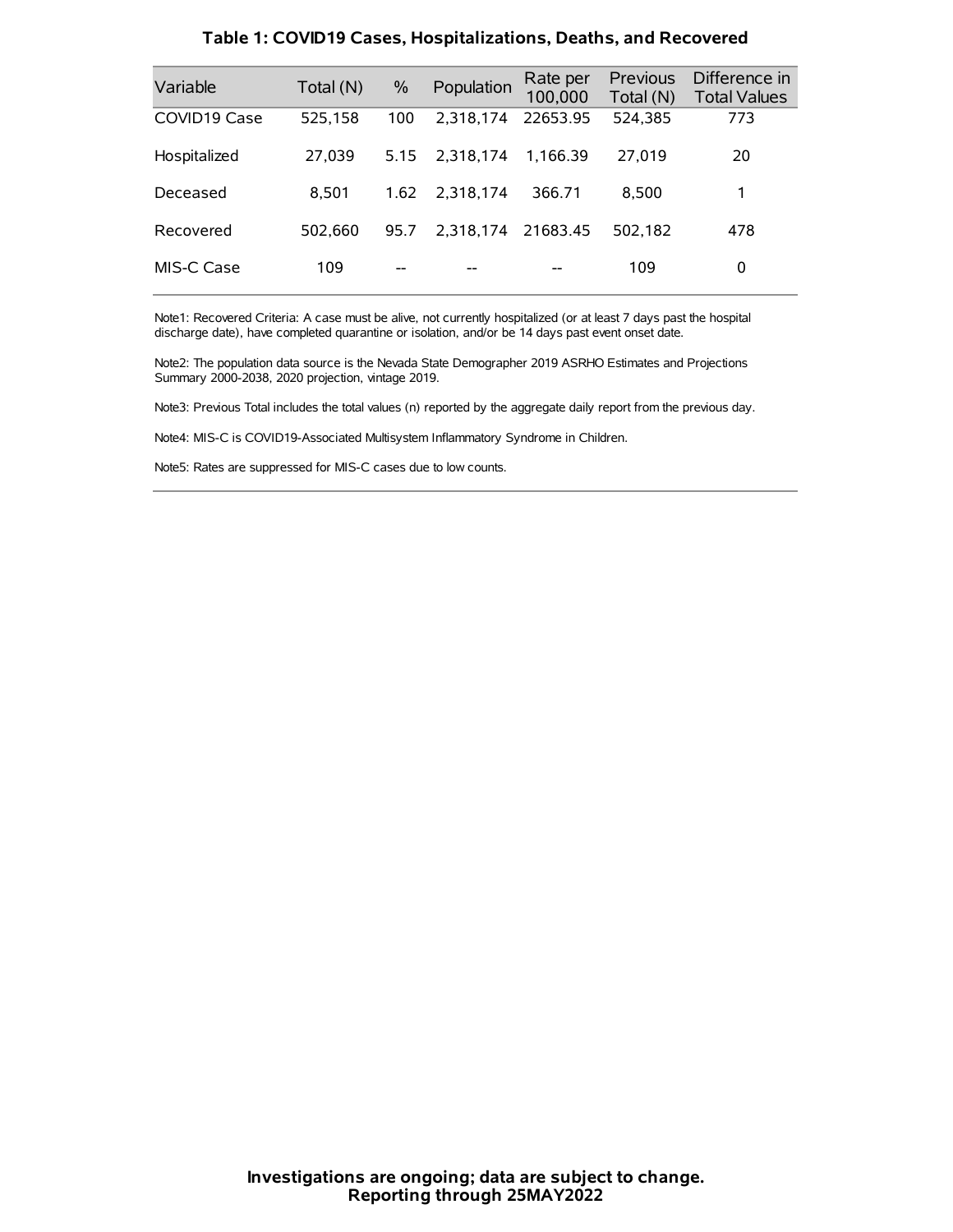# **Table 2: COVID19 Cases**

| Variable                     | Outcome                           | $\mathsf{N}$ | $\%$ | Population | Rate per<br>100,000  |
|------------------------------|-----------------------------------|--------------|------|------------|----------------------|
| Age Categories               | Aged 4 or less                    | 13459        | 2.56 | 149,165    | 9022.9               |
|                              | Aged 5 to 17                      | 64728        | 12.3 | 406,595    | 15920                |
|                              | Aged 18 to 24                     | 59884        | 11.4 | 216,762    | 27627                |
|                              | Aged 25 to 49                     | 234325       | 44.6 | 803,732    | 29155                |
|                              | Aged 50 to 64                     | 97424        | 18.6 | 423,461    | 23007                |
|                              | Aged 64+                          | 55187        | 10.5 | 318,459    | 17329                |
|                              | Unknown                           | 151          | 0.03 |            |                      |
| <b>Birth Sex</b>             | Female                            | 272686       | 51.9 | 1,160,285  | 23502                |
|                              | Male                              | 248182       | 47.3 | 1,157,889  | 21434                |
|                              | Unknown                           | 4290         | 0.82 |            |                      |
| Race/Ethnicity               | Hispanic                          | 149152       | 28.4 | 763,053    | 19547                |
|                              | White                             | 136603       | 26.0 | 1,006,929  | 13566                |
|                              | <b>Black</b>                      | 49787        | 9.48 | 262,671    | 18954                |
|                              | Asian or Pacific Islander         | 44209        | 8.42 | 270,209    | 16361                |
|                              | American Indian, Eskimo, or Aleut | 688          | 0.13 | 15,311     | 4493.4               |
|                              | Other                             | 38485        | 7.33 |            | $\ddot{\phantom{0}}$ |
|                              | <b>Unknown</b>                    | 106234       | 20.2 |            |                      |
| Underlying Medical Condition | Yes                               | 81441        | 15.5 |            |                      |
|                              | No/Unknown                        | 443717       | 84.5 |            |                      |

Note1: Breakdown of Race is exlusively non-Hispanic.

Note2: Underlying Medical Condition is any identified health condition.

Note3: The population data source is the Nevada State Demographer 2019 ASRHO Estimates and Projections Summary 2000-2038, 2020 projection, vintage 2019.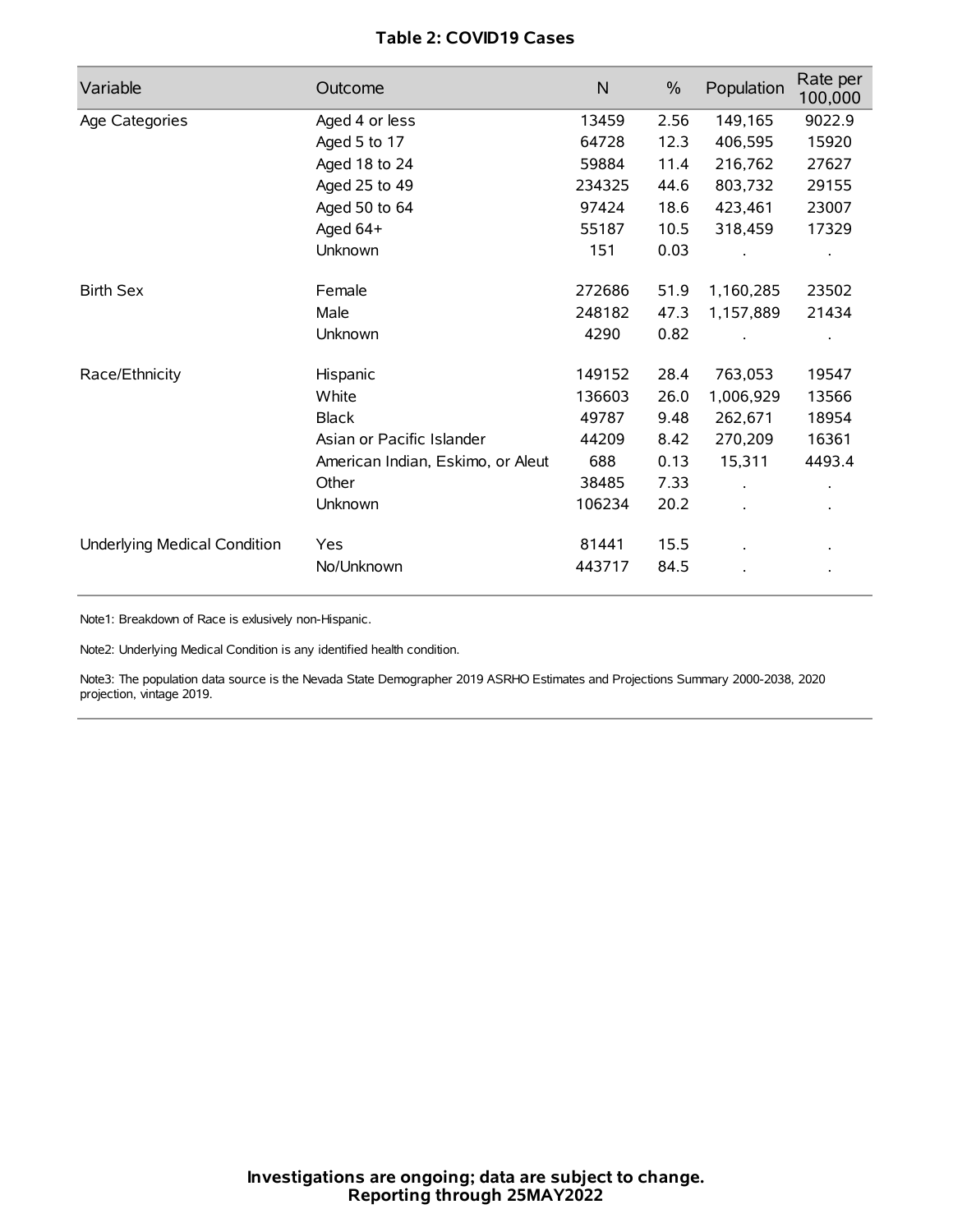| Variable         | Outcome                           | $\mathsf{N}$ | $\%$ | Population | Rate per<br>100,000 |
|------------------|-----------------------------------|--------------|------|------------|---------------------|
| Age Categories   | Aged 4 or less                    | 257          | 1.0  | 149,165    | 172.29              |
|                  | Aged 5 to 17                      | 356          | 1.3  | 406,595    | 87.56               |
|                  | Aged 18 to 24                     | 584          | 2.2  | 216,762    | 269.42              |
|                  | Aged 25 to 49                     | 6355         | 23.5 | 803,732    | 790.69              |
|                  | Aged 50 to 64                     | 7344         | 27.2 | 423,461    | 1734.3              |
|                  | Aged 64+                          | 12141        | 44.9 | 318,459    | 3812.4              |
|                  | Unknown                           | 2            | 0.0  |            |                     |
| <b>Birth Sex</b> | Female                            | 12098        | 44.7 | 1,160,285  | 1042.7              |
|                  | Male                              | 14902        | 55.1 | 1,157,889  | 1287.0              |
|                  | Unknown                           | 39           | 0.1  |            |                     |
| Race/Ethnicity   | Hispanic                          | 7073         | 26.2 | 763,053    | 926.93              |
|                  | White                             | 10523        | 38.9 | 1,006,929  | 1045.1              |
|                  | <b>Black</b>                      | 3851         | 14.2 | 262,671    | 1466.1              |
|                  | Asian or Pacific Islander         | 2776         | 10.3 | 270,209    | 1027.4              |
|                  | American Indian, Eskimo, or Aleut | 66           | 0.2  | 15,311     | 431.05              |
|                  | Other                             | 1066         | 3.9  |            |                     |
|                  | Unknown                           | 1684         | 6.2  |            |                     |

# **Table 3: COVID19 Hospitalizations - General Characteristics**

Note1: Breakdown of Race is exlusively non-Hispanic.

Note2: The population data source is the Nevada State Demographer 2019 ASRHO Estimates and Projections Summary 2000-2038, 2020 projection, vintage 2019.

Note3: Rates for categories with fewer than 12 cases are suppressed due to high relative standard error.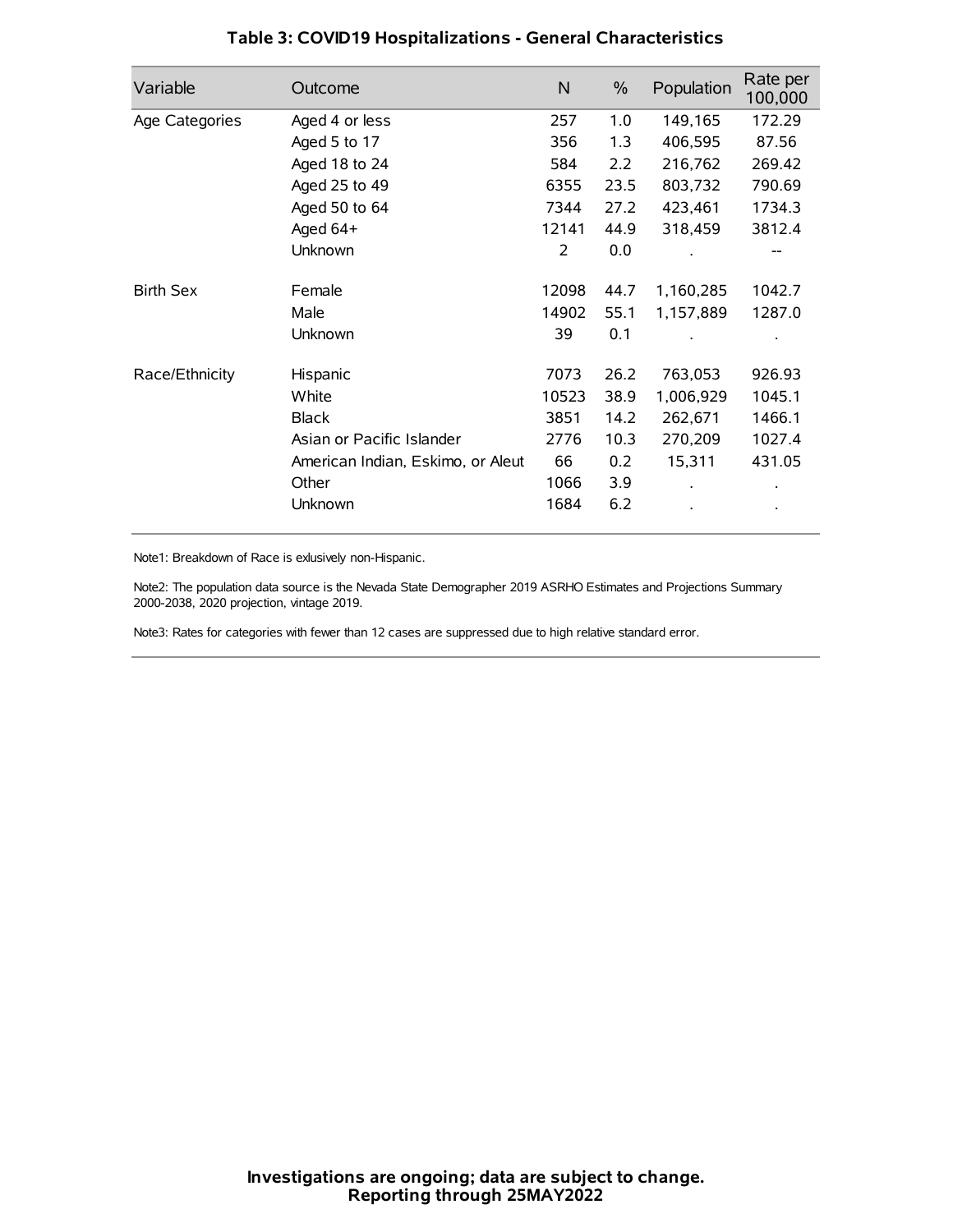| Variable                            | Outcome   | N     | $\%$ |
|-------------------------------------|-----------|-------|------|
| Deceased                            | Yes       | 6910  | 25.6 |
|                                     | No        | 20129 | 74.4 |
| ICU                                 | Yes       | 6521  | 24.1 |
|                                     | <b>No</b> | 20518 | 75.9 |
| Intubated                           | Yes       | 3102  | 11.5 |
|                                     | No        | 23937 | 88.5 |
| <b>Underlying Medical Condition</b> | Yes       | 16873 | 62.4 |
|                                     | <b>No</b> | 10166 | 37.6 |
| Hypertension                        | Yes       | 9900  | N/A  |
| Immunocompromised                   | Yes       | 619   | N/A  |
| Chronic Heart Disease               | Yes       | 3582  | N/A  |
| Chronic Liver Disease               | Yes       | 382   | N/A  |
| Chronic Kidney Disease              | Yes       | 2459  | N/A  |
| <b>Diabetes</b>                     | Yes       | 7071  | N/A  |
| Neurologic/Neurodevelopmental       | Yes       | 1256  | N/A  |
| Chronic Lung Disease                | Yes       | 4166  | N/A  |
| Historically Healthy                | Yes       | 4788  | N/A  |
| Other                               | Yes       | 7072  | N/A  |

# **Table 4: COVID19 Hospitalizations - Morbidity**

Note1: Underlying Medical Condition is any identified health condition.

Note2: The breakdown of health conditions are not mutually exlusive (i.e., a person can have more than one risk factor).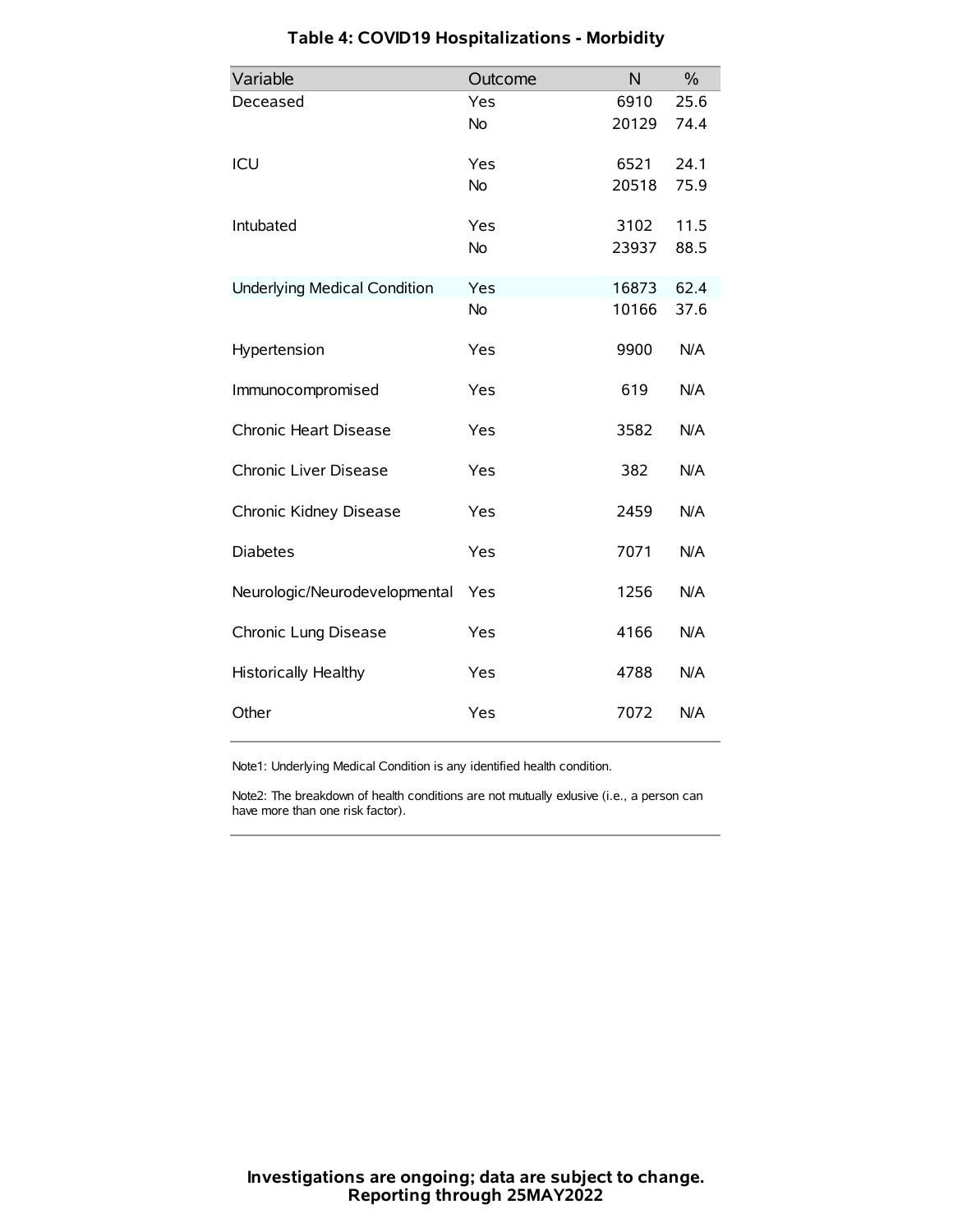| Variable         | Outcome                           | N    | $\frac{0}{0}$ | Population | Rate per<br>100,000 |
|------------------|-----------------------------------|------|---------------|------------|---------------------|
| Age Categories   | Aged 4 or less                    | 2    | 0.0           | 149,165    |                     |
|                  | Aged 5 to 17                      | 6    | 0.1           | 406,595    |                     |
|                  | Aged 18 to 24                     | 20   | 0.2           | 216,762    | 9.23                |
|                  | Aged 25 to 49                     | 723  | 8.5           | 803,732    | 89.96               |
|                  | Aged 50 to 64                     | 1827 | 21.5          | 423,461    | 431.44              |
|                  | Aged 64+                          | 5923 | 69.7          | 318,459    | 1859.9              |
| <b>Birth Sex</b> | Female                            | 3352 | 39.4          | 1,160,285  | 288.89              |
|                  | Male                              | 5127 | 60.3          | 1,157,889  | 442.79              |
|                  | Unknown                           | 22   | 0.3           |            |                     |
| Race/Ethnicity   | Hispanic                          | 1971 | 23.2          | 763,053    | 258.30              |
|                  | White                             | 4195 | 49.3          | 1,006,929  | 416.61              |
|                  | <b>Black</b>                      | 1092 | 12.8          | 262,671    | 415.73              |
|                  | Asian or Pacific Islander         | 1041 | 12.2          | 270,209    | 385.26              |
|                  | American Indian, Eskimo, or Aleut | 31   | 0.4           | 15,311     | 202.46              |
|                  | Other                             | 107  | 1.3           |            |                     |
|                  | Unknown                           | 64   | 0.8           |            |                     |

## **Table 5: COVID19 Deaths - General Characteristics**

Note1: Breakdown of Race is exlusively non-Hispanic.

Note2: The population data source is the Nevada State Demographer 2019 ASRHO Estimates and Projections Summary 2000-2038, 2020 projection, vintage 2019.

Note3: Rates for categories with fewer than 12 cases are suppressed due to high relative standard error.